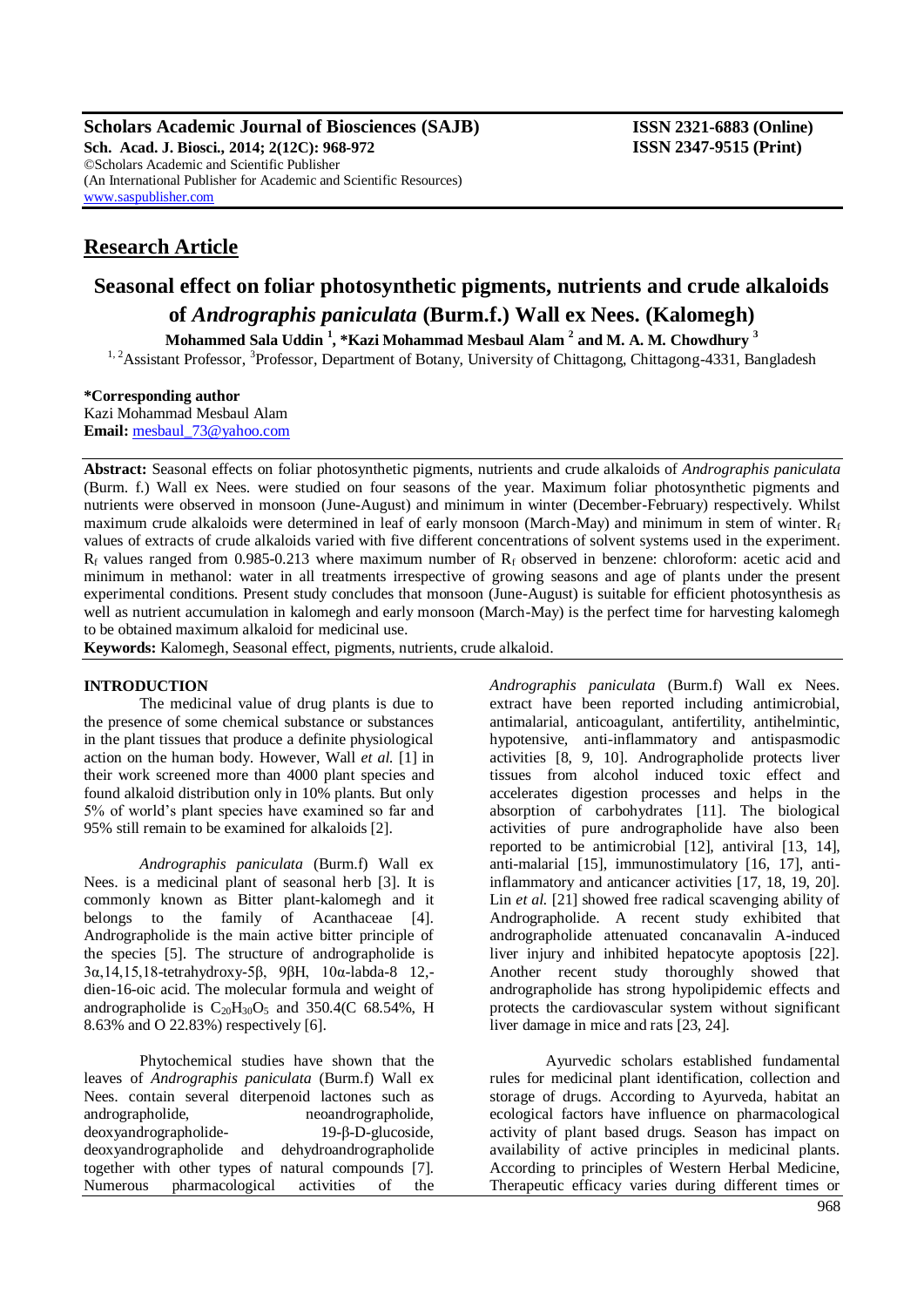seasons of the year [25]. It is self-explanatory that ancient physicians were aware about relation between period of collection and distribution of active principles. Usually people are habituated to collect Kalomegh plants at mature stage. Literature review reveals that no specific study has yet been done on the dynamics of alkaloids in Kalomegh plant with seasons and habitats in Bangladesh. The present study was under taken to assess the seasonal effect on foliar photosynthetic pigments, nutrients and crude alkaloids of *Andrographis paniculata* (Burm.f.) Wall ex Nees. on four different growing seasons.

## **MATERIALS AND METHODS**

*Andrographis paniculata* (Burm.f.) Wall ex Nees. was used to culture in garden soil (sandy loam) on four seasons. Fresh seeds were collected from Bangladesh Forest Research Institute (BFRI), Chittagong. Seedlings were raised in the germination pots (9″ ht. x 9″dia.) and transplanted later in sandy loam soil contained in plastic pots (2.5L) on first week of each month of the four seasons (EM: Early monsoon – March, April and May; M: Monsoon-June, July and August; LM: Late Monsoon- September, October and November and W: Winter- December, January and February). Sown seeds and growing seedlings were watered with tap water at 2-3days interval depending on season and age of seedlings. Seedlings of about 4 weeks old were used in transplantation. Weeding and mulching were done 2-3 times during the whole period of growth. The experimental plant samples (stem and leaf) were collected just a week before the initiation of flowering from the experimental pots. Each plant was cut off at 2.5 cm. above the ground. Stem and leaf were dried in the laboratory under current air at room temperature  $(27<sup>0</sup>C)$  and weighed for fresh weight and then after twenty four hours the materials were put in to the oven maintained at  $60^{\circ}$  C for 48 hours. These were then weighed separately in an electric balance and ground to pass through 0.2 mm sieve and preserved in airtight plastic vial for analysis of alkaloid contents.

Foliar photosynthetic pigments were determined by Wettstein method [26]. For this purpose fresh leaves  $(3<sup>rd</sup>$  and  $4<sup>th</sup>$  pairs) were collected from the plants. Foliar nitrogen was determined by Micro-Kjeldahl Distillation Method [27]. Foliar phosphorus was determined Spectrophotometrically (Blue Color Method) [28]. Foliar potassium (K), calcium (Ca) and sodium (Na) were measured by Flame Photometer Method [28]. Crude alkaloids contents in the dry powdered plant parts were estimated following Bisset and Phillipson method [29] and separation of crude alkaloids by thin layer chromatography (TLC) on silica gel [30, 31] with uniform thickness (0.5mm) using five different solvents viz. Methanol: water (60:40); Benzene: n-hexane (80:20); Benzene: n-hexane: ethyl acetate (10:8:9); Benzene: chloroform (13:2); and Benzene: chloroform: glacial acetic acid (9:9:1). There

were three replications for each set of experiment. Experiments were designed on CRD method. Statistical analyses were done according to student's t- test.

#### **RESULTS AND DISCUSSION**

The results (Fig.1) reveal that the foliar photosynthetic pigments varied with the change of seasons. Chlorophyll-a, Chlorophyll-b, Carotenoids and total pigments ranged from 9.55mgg<sup>-1</sup> (Monsoon) to 6.13  $mgg^{-1}$  (Winter); 8.75  $mgg^{-1}$  (Monsoon) to 5.55  $mgg^{-1}$  (Winter); 5.65  $mgg^{-1}$  (Monsoon) to 2.53  $mgg^{-1}$ (Winter); and 23.96 mgg<sup>-1</sup> (Monsoon) to 14.22 mgg<sup>-1</sup> (Winter) respectively and showed the following trend as M>EM>LM>W. ANOVA of foliar total pigments showed significant value (P>0.001) with seasons (Table-1). In case of plucked shoots of clonal agrotypes of tea, photosynthetic pigments were found to be changed with plucking seasons and maximum value was obtained in monsoon [32] which is similar to this finding.

Foliar nutrients viz. Nitrogen, Phosphorus, Potassium, Calcium and Sodium are shown in Fig. 2. Foliar Nitrogen, Phosphorus, Potassium, Calcium and Sodium contents ranged from  $10.35 \text{ mgg}^{-1}$  (Monsoon) to 5.24 mgg<sup>-1</sup> (Winter); 2.55 mgg<sup>-1</sup> (Monsoon) to  $1.48$ mgg<sup>-1</sup> (Winter); 17.32 mgg<sup>-1</sup> (Monsoon) to 8.27 mgg<sup>-1</sup> (Winter);  $6.15 \text{ mgg}^{-1}$  (Monsoon) to  $4.74 \text{ mgg}^{-1}$  (Winter); and  $5.83$  mgg<sup>-1</sup> (Monsoon) to  $4.07$  mgg<sup>-1</sup> (Winter) respectively and showed the following trend as M>EM>LM>W. ANOVA of foliar N, P, K, Ca and Na showed significant value (P>0.001) with seasons (Table-1). Chanprasert and Pecharably [33] reported that the foliar nutrients of *Andrographis paniculata*  (Burm.f) Wall ex Nees. leaves changed with seasons as well as growing conditions.

The value of crude alkaloid contents (stem, leaf, and total shoot biomass mg<sup>-plant</sup> parts on dry weight basis) varied with the change of seasons (Fig. 3 and 4). Crude alkaloid contents in leaf, stem and total shoot dry biomass ranged from 21.78 mg<sup>-plant</sup> (EM) to 3.64 mg<sup>-plant</sup> (Winter); 17.60 mg<sup>-plant</sup> (EM) to 2.71 mg<sup>-plant</sup> (Winter) and  $39.38$  mg<sup>-plant</sup> shoot dry wt. (EM) to  $6.35$  mg/total shoot dry wt. (Winter) respectively and showed the following trend as EM>M>LM>W. Maximum crude alkaloids were determined in leaf of early monsoon. ANOVA of foliar total crude alkaloids showed significant value (P $>0.001$ ) with seasons (Table-1).

The constituent and active principles vary quantitatively at different seasons of the year and the majority of plant materials are usually best collected during the dry season, when the herbs are at peak maturity and concentration [25]. The best harvesting time was observed at 120 days after sowing to get higher biomass containing maximum andrographolide content [34]. Patarapanich *et al.* [35] reported that the total alkaloid content in the leaves of *Andrographis*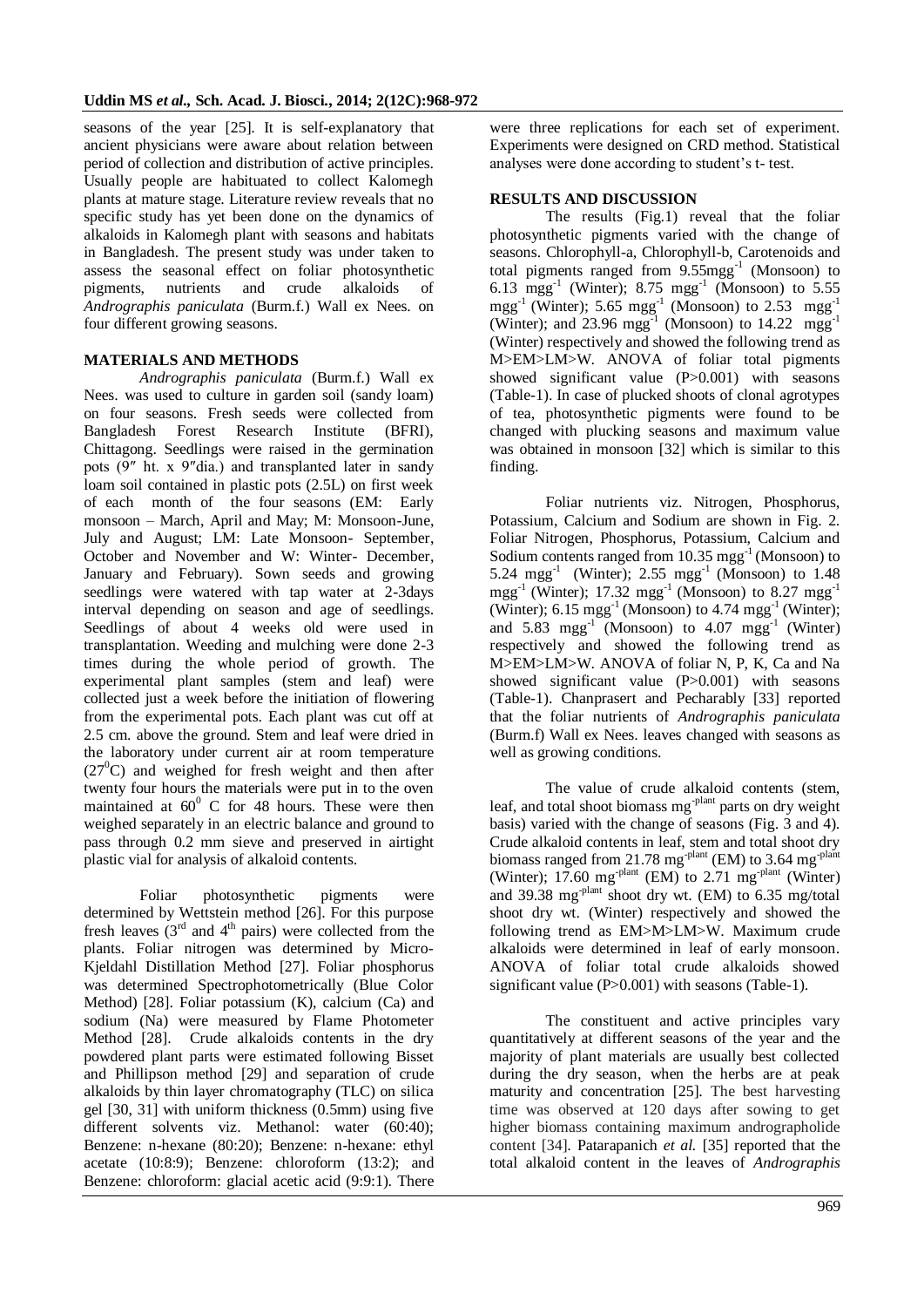*paniculata* varied according to the location and seasonal factors.



**Fig. 1: Change of foliar photosynthetic pigments of**  *Andrographis paniculata* **on four growing seasons.**



**Fig. 2: Change of foliar nutrient status of**  *Andrographis paniculata* **(Burm.f) Wall ex Nees. on four growing seasons.**

He also showed that the total alkaloid content in *Andrographis paniculata* varied significantly during one year time course and was found to be highest at 11.81% w/w in April and lowest at 7.68% w/w in October.

The number of  $R_f$  and their values were different with different solvent systems (Table-2). Presence of more than one alkaloid in the same plant



**Fig. 3: Change of biomass in the stem and leaf of**  *Andrographis paniculata* **on four growing seasons.**



**Fig. 4: Change of crude alkaloid contents in the stem and leaf of** *Andrographis paniculata* **on four growing seasons.**

organ is reported by different workers [36, 37, 38]. The number of  $R_f$  was maximum in benzene: chloroform: acetic acid (9:9:1) and minimum in methanol: water (60:40). Patarapanich *et al.* [35] found maximum  $R_f$ value in benzene: chloroform mobile phase. Alamgir *et al* [39] also considered benzene: chloroform: acetic acid solvent system to be better in separating the crude alkaloids into higher number of components.

**Table-1: Analyses of variance of total pigments, nutrients and crude alkaloids content in leaf of** *Andrographis paniculata* **(Burm.f) Wall ex Nees. on four growing seasons.**

| Source of | Degree of | F-values                 |                          |         |         |         |         |           |  |
|-----------|-----------|--------------------------|--------------------------|---------|---------|---------|---------|-----------|--|
| variance  | freedom   | Total                    |                          |         | 17      | Сa      | Na      | Total     |  |
|           |           | pigments                 |                          |         |         |         |         | alkaloids |  |
| Season    |           | 411 97*                  | $5.95*$                  | $6.12*$ | $5.03*$ | $6.00*$ | $5.51*$ | 264*      |  |
| Error     |           | $\overline{\phantom{a}}$ | $\overline{\phantom{a}}$ | -       |         | -       | -       | -         |  |

Legend: \* denotes significant at 1% level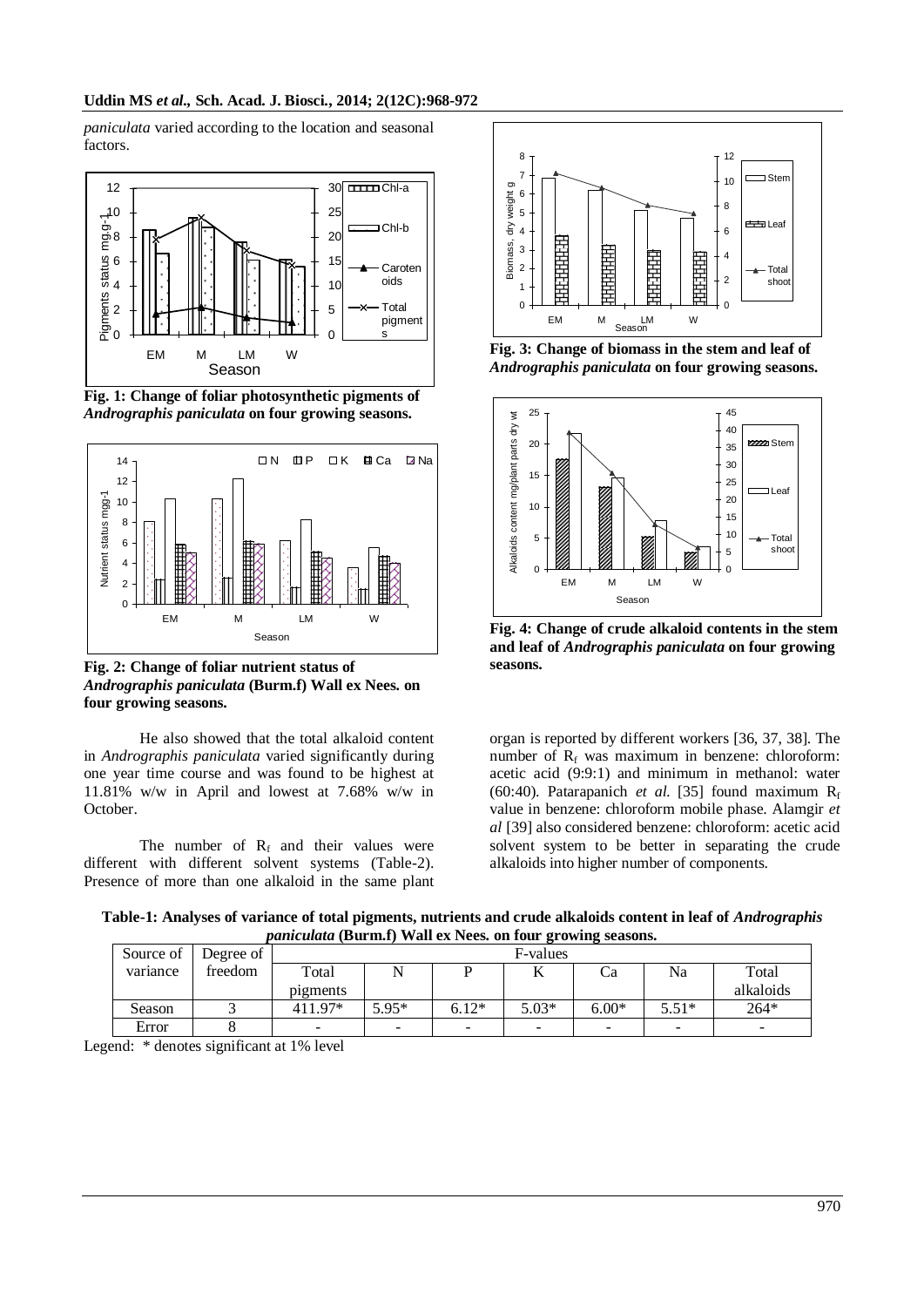## **Uddin MS** *et al.,* **Sch. Acad. J. Biosci., 2014; 2(12C):968-972**

| $\frac{1}{2}$ and $\frac{1}{2}$ and $\frac{1}{2}$ and $\frac{1}{2}$ and $\frac{1}{2}$ |                                  |                  |               |                     |                       |  |  |  |  |  |  |
|---------------------------------------------------------------------------------------|----------------------------------|------------------|---------------|---------------------|-----------------------|--|--|--|--|--|--|
| Season                                                                                | $R_f$ value in different solvent |                  |               |                     |                       |  |  |  |  |  |  |
|                                                                                       | (i) Methanol:                    | (ii) Benzene: n- | (iii)Benzene: | (iv) Benzene:       | (v) Benzene:          |  |  |  |  |  |  |
|                                                                                       | Water                            | hexane $(80:20)$ | n-hexane:     | chloroform $(13:2)$ | chloroform: glacial   |  |  |  |  |  |  |
|                                                                                       | (60:40)                          |                  | ethyl acetate |                     | acetic acid $(9:9:1)$ |  |  |  |  |  |  |
|                                                                                       |                                  |                  | (10:8:9)      |                     |                       |  |  |  |  |  |  |
| EM                                                                                    | 0.985                            | 0.951            | 0.953         | 0.954               | 0.984                 |  |  |  |  |  |  |
|                                                                                       |                                  | 0.831            | 0.453         | 0.912               | 0.965                 |  |  |  |  |  |  |
|                                                                                       |                                  | 0.712            | 0.361         | 0.551               | 0.724                 |  |  |  |  |  |  |
|                                                                                       |                                  |                  | 0.213         |                     | 0.517                 |  |  |  |  |  |  |
|                                                                                       |                                  |                  |               |                     | 0.448                 |  |  |  |  |  |  |
| M                                                                                     | 0.945                            | 0.851            | 0.852         | 0.851               | 0.954                 |  |  |  |  |  |  |
|                                                                                       |                                  | 0.732            | 0.551         | 0.452               | 0.752                 |  |  |  |  |  |  |
|                                                                                       |                                  |                  | 0.361         |                     | 0.546                 |  |  |  |  |  |  |
|                                                                                       |                                  |                  |               |                     | 0.453                 |  |  |  |  |  |  |
| LM                                                                                    | 0.981                            | 0.642            | 0.854         | 0.954               | 0.852                 |  |  |  |  |  |  |
|                                                                                       |                                  | 0.541            | 0.353         | 0.862               | 0.732                 |  |  |  |  |  |  |
|                                                                                       |                                  |                  |               | 0.521               | 0.545                 |  |  |  |  |  |  |
|                                                                                       |                                  |                  |               |                     | 0.321                 |  |  |  |  |  |  |
| W                                                                                     | 0.965                            | 0.853            | 0.854         | 0.854               | 0.842                 |  |  |  |  |  |  |
|                                                                                       |                                  |                  | 0.453         | 0.734               | 0.741                 |  |  |  |  |  |  |
|                                                                                       |                                  |                  | 0.334         |                     | 0.452                 |  |  |  |  |  |  |

**Table-2: R<sup>f</sup> values of the crude alkaloids extract in leaf of** *Andrographis paniculata* **in different solvent systems during four growing seasons.**

## **CONCLUSION**

Present study concludes that monsoon (June-August) is suitable for efficient photosynthesis as well as nutrient accumulation in kalomegh and early monsoon (March-May) is the perfect time to harvest kalomegh to obtain maximum alkaloid for herbal medicinal use.

## **REFERENCES**

- 1. Wall ME, Kirder MM, Krewson CF, Eddy CR, Willaman JJ, Corell SS *et al*.; Steroidal sapogenings. VII. Survey of plants steroidal sapogenings and other constituents. *J. pharm*., 1954; 152 (1) 1-7.
- 2. Goodwin TW, Mercer EI; Introduction to plant biochemistry. 2<sup>nd</sup> Ed. pergamon press. Oxford, New York, 1986.
- 3. Chopra RN, Nayar SL, Chopra IC; Glossary of Indian medicinal plants, Council of Scientific and Industrial Research*,* New Delhi, 1956; 18 PP.
- 4. Begum M; Taxonomic Studies of the Family Acanthaceae from Bangladesh. A. Ph. D Thesis of the Kalayani University, West Bengal, India, 1993 pp. 29-30.
- 5. Patarapanich C, Laungcholatan S, Mahaverawat N, Chaichantipayuthl C, Pummangura S; HPLC determination of active diterpene lactones from *Andrographis paniculata* Nees planted in various seasons and regions in Thailand. Thai J. Pharm. Sci., 2007; 31: 91-99
- *6.* Jayakumar K, Cheng-Ying Hsieh, Jie-Jen Lee, Joen-Rong Sheu; Experimental and Clinical Pharmacology of *Andrographis paniculata* and Its Major Bioactive Phytoconstituent

Andrographolide, Evidence-Based Complementary and Alternative Medicine, 2013

- 7. Balmain A, Connolly JD; Minor diterpenoid constituents of *Andrographis paniculata Nees, J. Chem. Soc. Perkin Tran* 1973; 1**:** 1247-1251.
- 8. Bandyapadhyary K, Datta SK, Sukul NC; A Spectrophotometric estimation of andrographolide and determination of nematicidal action by the crude extract of *Andrographis paniculata* Nees, Indian Drugs, 1986; 23: 510-512.
- 9. Shamsuzzoha, M, Rahman MM; Antifertility activity of medicinal plant of the genus Andrographis Nees, Bangladesh Med. Res. Coun. Bull.,1979; 5: 14.
- 10. Tajuddin SA, Tariq M; Antiinflamatory activity of *Andrographis paniculata* Nees (chirayata), *Andrographis paniculata* Nees (chirayata), Nagarium, 1983; 27: 13-14.
- 11. Chowdhury RB, Poddar MK; Effect of kalomegh extract on rat liver and serum enzymes. Meth. and Find Exptl. Cli. Pharmacol, 1983; 6 : 481 – 485.
- 12. Misra P, Pal NL, Guru PY, Katiyar JK, Srivastava V, Tandon JS; Antimalarial activity of *Andrographis paniculata* (Kalmegh) against Plasmodium berghei NK 65 in Mastomys natalensis, International Journal of Pharmacognosy, 1992; 30(4): 263–274.
- 13. Calabrese C, Berman SH, Babishetal JG; A phase I trial of andrographolide in HIV positive patients and normal volunteers, Phytotheraphy Research, 2000; 14(5): 333-338.
- 14. Wiart C, Kumar K, Yusof MY, Hamimah H, Fauzi ZM, Sulaiman M; Antiviral properties of entlabdene diterpenes ofAndrographis paniculataNees,